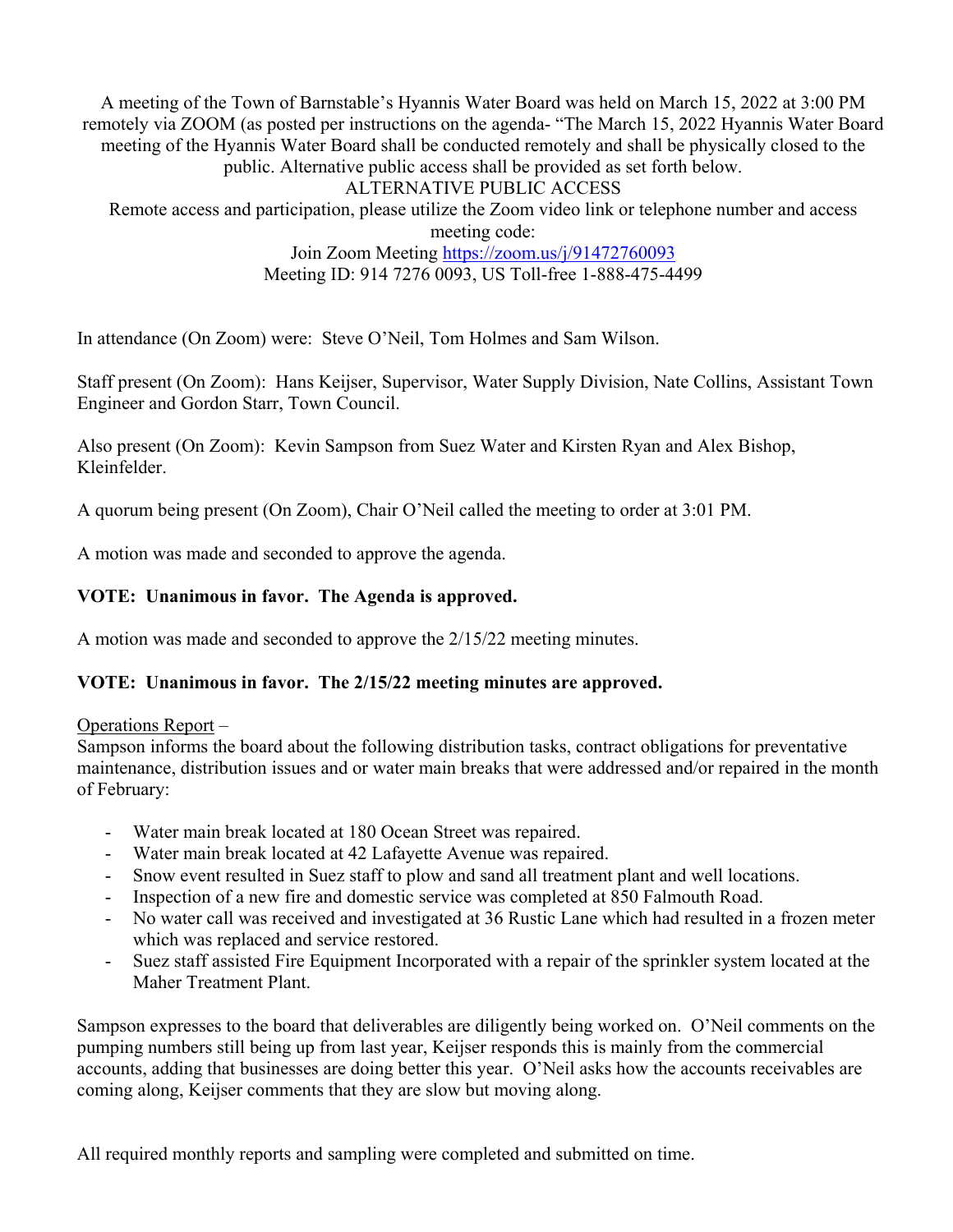Pilot Study report; Straightway and Hyannis Port Facilities, presentation by Kleinfelder, discussion (PowerPoint presentation given by Ryan and Bishop from Kleinfelder) – Ryan and Bishop summarize the findings of the pilot study at the Straightway and Hyannis Port locations that proved successful to meet the current treatment goals. They inform the board that the recommendations are for two separate treatment plants consisting of four greensand filters (to treat iron and manganese), three Ultraviolet-Advanced Oxidation Process systems (to destroy the 1,4 Dioxane levels), and three Granulated Activated Carbon trains (for PFAS absorption) at each location. They emphasize that the current interim carbon filters located at the Straightway location would need to be constantly operated during the construction of the new treatment plant to keep up with summer water quantity demands. Recommendations of replacement of wells at the Hyannis Port location are completed before construction of the new treatment plant at that location, while proceeding with the higher capacity Straightway location commencing first. Approximate costs for the proposed plants are: \$19.8M to \$21.2M construction costs for the Straightway location with an estimated \$650,000 operating and maintenance costs for the first year and \$21.5M to \$23M construction costs for the Hyannis Port location with an estimated \$410,000 operating and maintenance costs for the first year. Anticipated scheduling is as follows:

| 1. Design-Straightway and Hyannisport Water Treatment Facility               | $2022 - 2023$ |
|------------------------------------------------------------------------------|---------------|
| 2. Hyannisport / Simmons Pond Well Exploration, Permitting and Design        | $2022 - 2023$ |
| 3. Construction- Straightway Water Treatment Facility                        | $2024 - 2025$ |
| 4. Construction-Hyannisport / Simmons Pond Replacement Well and Pump station | $2025 - 2026$ |
| 5. Construction- Hyannisport Water Treatment Facility                        | 2026 - 2027   |

O'Neil asks Ryan if consideration has been given relative to any additional contaminant regulations that may arise in the future. Ryan expresses that, "Yes", multiple facets were researched relative to potential future contaminant treatment modalities. Keijser adds that it is important to realize that maximization of the current capital equipment was taken into consideration with the creation of this plan. He also adds that implementation of Capital Improvement Project funds have been allocated for this spring relative to the \$1M for the design work, with a preliminary design and fine-tuning as it was conducted at the Maher Treatment Facility. He states that if some funds are reserved he would like to utilize them to move some wells but wants to ensure that the new facilities are built.

Public hearing FY23 Rates & Fees, Tuesday, March 22at 11:00 a.m. via Zoom – O'Neil informs the board that next Tuesday's hearing will propose the board's vote of a 7% increase in rates. He adds that the Town Manager is currently trying to get this down to 5%, however, the 7% increase will be proposed.

Open spot for a water board member, commercial rate payer, letter of interest to the Town Manager – O'Neil informs the board that he has spoken with the Town Manager relative to the interested party from Sports Port (business in Hyannis located on West Main Street) who is a business rate payer. He adds that she will need to meet with Keijser. Keijser adds that he has left a voicemail message for her and intends to give her a complete tour of the facilities when weather is warmer. Wilson adds that he has worked with the interested party in the past and feels she will be a good fit for a board member.

Capital project update by Nate Collins, Assistant Town Engineer – Collins informs the board of the following:

- COMM Permanent Interconnection- Collin informs the board that the site work has been completed and is waiting response from the consultant relative to the card access reader.
- Pilot testing project Mary Dunn & Airport wells and Hyannis Port, Simmons Pond & Straightway wells- Collins informs the board that next step with this project is to get the Mary Dunn 4 well completed first.